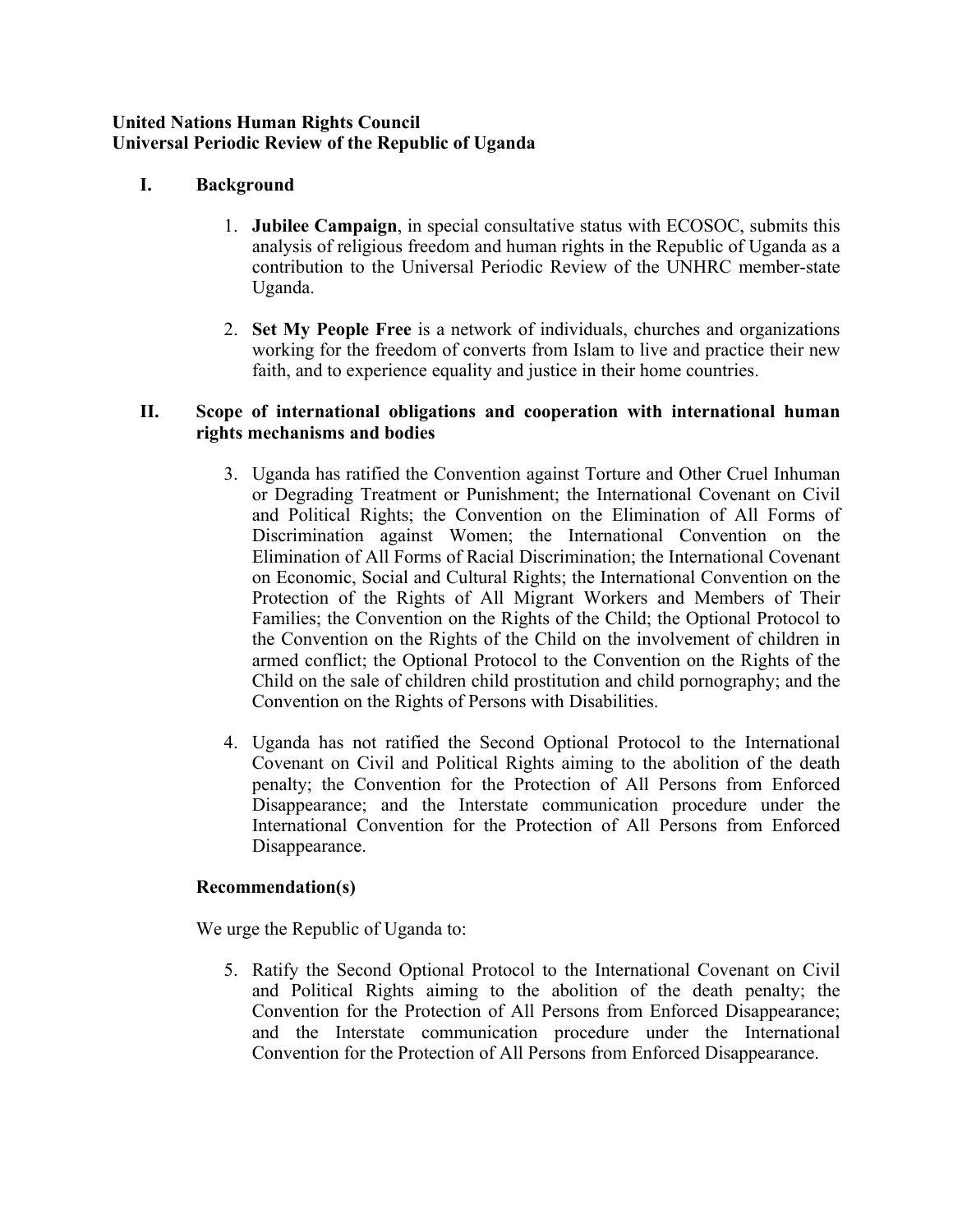# **III. Violations of international human rights obligations, considering applicable international humanitarian law**

## **A. Freedom of thought, conscience, and religion**

- 6. Uganda'<sup>s</sup> Constitution states that the nation shall have no official religion and in Article 29 elaborates that citizens have the freedoms of conscience, religion, assembly, and association. 1
- 7. Uganda'<sup>s</sup> Penal Code Act contains an entire chapter (Chapter XIII) on Offences relating to religion, including Article 122 criminalizing blasphemy. Article 122 stipulates that "any person who, with the deliberate intention of wounding the religious feelings of any other person, writes any word, or any person who, with the like intention, utters any word or makes any sound in the hearing of any other person or makes any gesture or places any object in the sight of any other person, commits <sup>a</sup> misdemeanour and is liable to imprisonment for one year."<sup>2</sup> Blasphemy laws are inconsistent with human rights, including the right to freedom of religion or belief outlined in Article 18 of both the Universal Declaration of Human Rights 3 and the International Covenant on Civil and Political Rights 4 . Furthermore, as outlined by lawyer and doctoral researcher Nimrod Muhumuza, Article 122 is so imprecise that "<sup>a</sup> prospective suspect'<sup>s</sup> [individual accused of blasphemy] fate depends on the feelings and the sensibilities of another individual"<sup>5</sup> thus violating the principle of legality which requires that offenses must be clearly defined and "criminal law must not be extensively interpreted to an accused'<sup>s</sup> detriment". 6
- 8. As per Article 29 of the Ugandan Constitution and Article 18 of the Universal Declaration of Human Rights and the International Covenant on Civil and Political Rights, the freedom of religion or belief (FoRB) involves the freedom to change one'<sup>s</sup> religion freely. Moreover, Article 6 of the ICCPR prohibits arbitrary deprivation of life. In Uganda, however, the religious converts face severe – and often deadly – reprisal attacks by non-state actors, often extremists, which endanger both their right to freedom of religion and life:
- 9. Between 18 May and 29 May 2020, Ugandan authorities arbitrarily arrested six Muslim civilians; five of the detained individuals had leadership roles in their mosques, including being Imams or Muezzins. The first arrest was of Umaru Nsubuga of Namaseenene village, who was shot in the leg while attempting to flee his home and who has not been heard from by his mother

<sup>1</sup> *Uganda: [Constitution](https://www.constituteproject.org/constitution/Uganda_2017?lang=en) of the Republic Uganda* [Uganda], <sup>222</sup> September 1995.

<sup>2</sup> Uganda, *Penal Code Act [\(Chapter](https://www.ulii.org/akn/ug/act/ord/1950/12/eng@2014-05-09#sec_118) 120),* 15 June 1950 [updated as at 30 September 2020].

<sup>3</sup> UN General Assembly, *Universal [Declaration](https://www.ohchr.org/en/udhr/documents/udhr_translations/eng.pdf) of Human Rights,* 10 December 1948.

<sup>4</sup> UN General Assembly, *[International](https://www.ohchr.org/documents/professionalinterest/ccpr.pdf) Covenant on Civil and Political Rights,* 16 December 1966.

<sup>5</sup> Nimrod Muhumuza, "Uganda'<sup>s</sup> blasphemy law is [unconstitutional](https://africlaw.com/2019/06/19/ugandas-blasphemy-law-is-unconstitutional/)", *AfricLaw,* 19 June 2019.

<sup>6</sup> Daniel Grădinaru, *The [Principle](https://papers.ssrn.com/sol3/papers.cfm?abstract_id=3303525) of Legality,* Research Association for Interdisciplinary Studies Conference Proceedings – The <sup>11</sup>th International RAIS Conference on Social Sciences, 20 November 2018.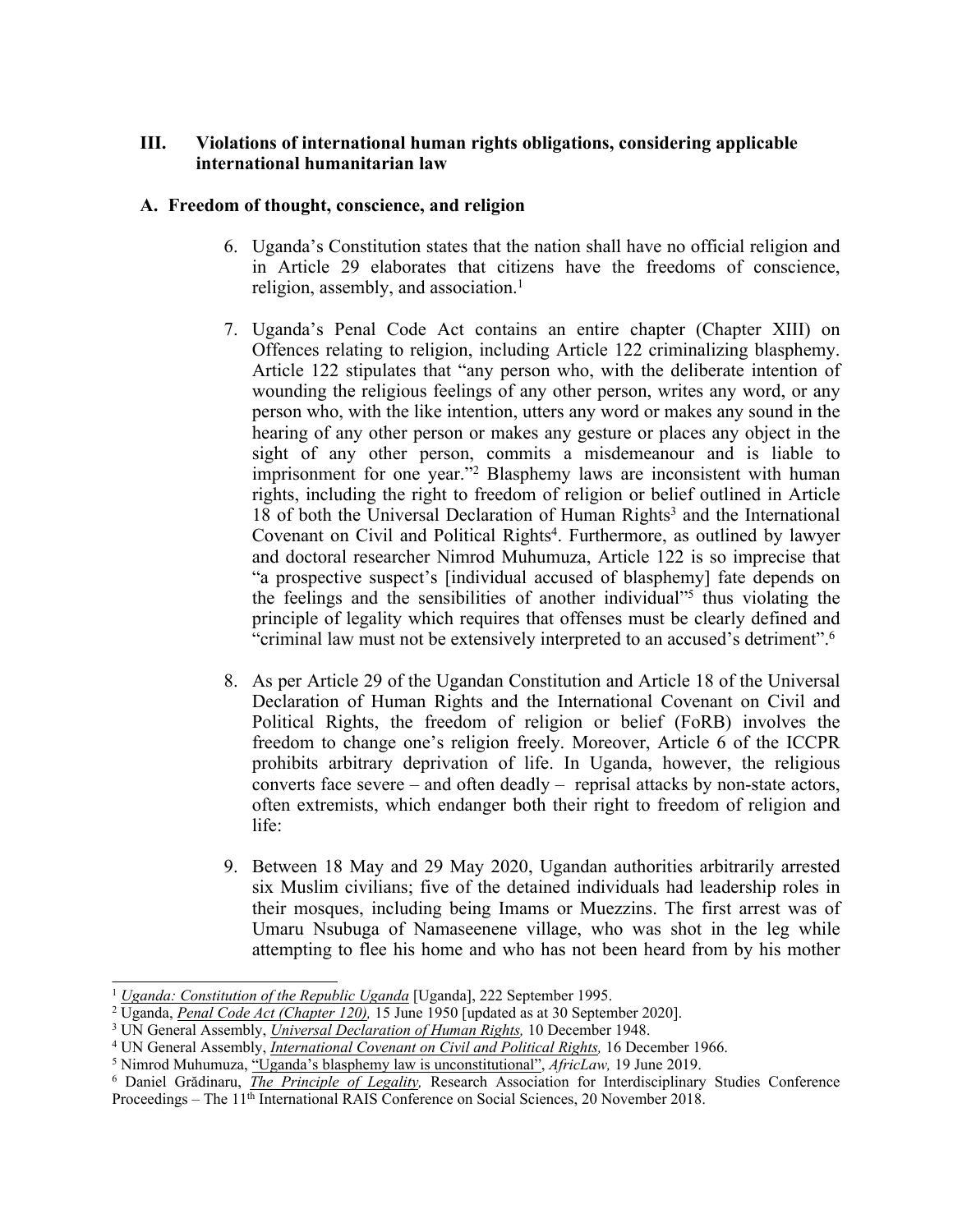since his arrest. Police then arrested 53-year-old Lamulah Nakyeyune and her son in Butego village, 61-year-old Imam Twaha Kayondo of Kijjabwemi mosque, and two men Noordin Ssali and Bashir; police confiscated personal items, documents, and Kayondos' motorcycle. Prior to the 2020 arrests, Nsubuga and Nakyeyune were arrested in 2017 for their alleged links to the murder of <sup>a</sup> former police spokesperson, but they were released over <sup>a</sup> year later due to lack of evidence.<sup>7</sup>

- 10. In June 2021, Islamist extremists set the home of Pastor Isima Kimbugwe on fire in Kibuku District. They had earlier threatened him against spreading the gospel to Muslim. At the scene of the fire, Pastor Kimbugwe'<sup>s</sup> deceased body was found alongside <sup>a</sup> note saying "your enmity to Islam is what you have ripe". Pastor Kimbugwe leaves behind a wife and two teenaged children.<sup>8</sup>
- 11. In June 2021, 38-year-old Hajat Habiiba Namuwaya received threats from her Muslim family members following her renunciation of Islam; her mother had warned her that the family was planning on killing her. Namuwaya sought safety at <sup>a</sup> pastor'<sup>s</sup> home, but her father arrived, physically beat her, and forced her to ingest poison. Namuwaya is currently recovering.<sup>9</sup>
- 12. In June 2021, Imam Uthman Olingha killed Bishop Francis Obo of Mpingire Pentecostal Revival Church because "of Allah'<sup>s</sup> word to kill all infidels who 'mislead' Muslims by sharing the Gospel". 10
- 13. In June 2021, <sup>a</sup> Christian evangelist woman was verbally and physically assaulted by <sup>a</sup> group of Catholics for sharing the Gospel outside of the Uganda Martyrs Catholic Shrine in Namugongo. The Catholics that attacked the woman called her <sup>a</sup> "prostitute" and "Satan" in <sup>a</sup> video that was circulated by NTV Uganda. 11
- 14. In May 2021, <sup>a</sup> Muslim employer by the name of Ahirafu Kasenyi hired multiple hitmen to kill one of his employees, <sup>a</sup> Christian evangelist by the name of Fred Isiko. Prior conversations secretly recorded by Isiko showed Kasenyi telling Isiko to abandon Christianity and convert to Islam if he wished to remain employed, though Isiko refused. One of the individuals responsible for Isiko'<sup>s</sup> death explained that Kasenyi had hired him and multiple other hitmen to kill Isiko and seven local pastors. In response to the murder of Fred Isiko, community members gathered together to ambush Kayensi'<sup>s</sup> home and murder him. 12

<sup>7</sup> Davis Buyondo, "Arrest of Six [Muslims](https://ugandaradionetwork.net/story/arbitrary-arrest-of-six-muslims-in-masaka-spark-protests) in Masaka Sparks Protests", *Uganda Radio Network,* 1 June 2020.

<sup>8</sup> Morning Star News, "Islamic [Extremists](https://morningstarnews.org/2021/07/islamic-extremists-burn-pastor-to-death-in-uganda/) Burn Pastor to Death in Uganda", 6 July 2021.

<sup>&</sup>lt;sup>9</sup> Morning Star News, "Muslim Father Beats, Poisons [Daughter](https://morningstarnews.org/2021/07/muslim-father-beats-poisons-daughter-for-turning-to-christ/) for Turning to Christ", 2 July 2021.

<sup>10</sup> Aaron Sseuryigo, "Man kills pastor over outreach to Muslims in [Uganda,](https://www.ugchristiannews.com/man-kills-pastor-over-outreach-to-muslims-in-uganda-arrested/) arrested", *Uganda Christian News,* <sup>21</sup> June 2021.

<sup>11</sup> Aaron Sseruyigo, "<sup>7</sup> Major responses to attack on street evangelist at [Namugongo](https://www.ugchristiannews.com/7-major-responses-to-attack-on-street-evangelist-at-namugongo/)", *Uganda Christian News,* <sup>4</sup> June 2021.

<sup>&</sup>lt;sup>12</sup> Anton Carillo, "Muslim Employer Sends Hitmen to Kill Christian [Employee](https://www.christianitydaily.com/articles/12176/20210610/muslim-employer-sends-hitmen-to-kill-christian-employee-who-refused-to-convert-to-islam-report-says.htm) Who Refused to Convert to Islam, [Report](https://www.christianitydaily.com/articles/12176/20210610/muslim-employer-sends-hitmen-to-kill-christian-employee-who-refused-to-convert-to-islam-report-says.htm) Says", *Christian Daily,* 10 June 2021.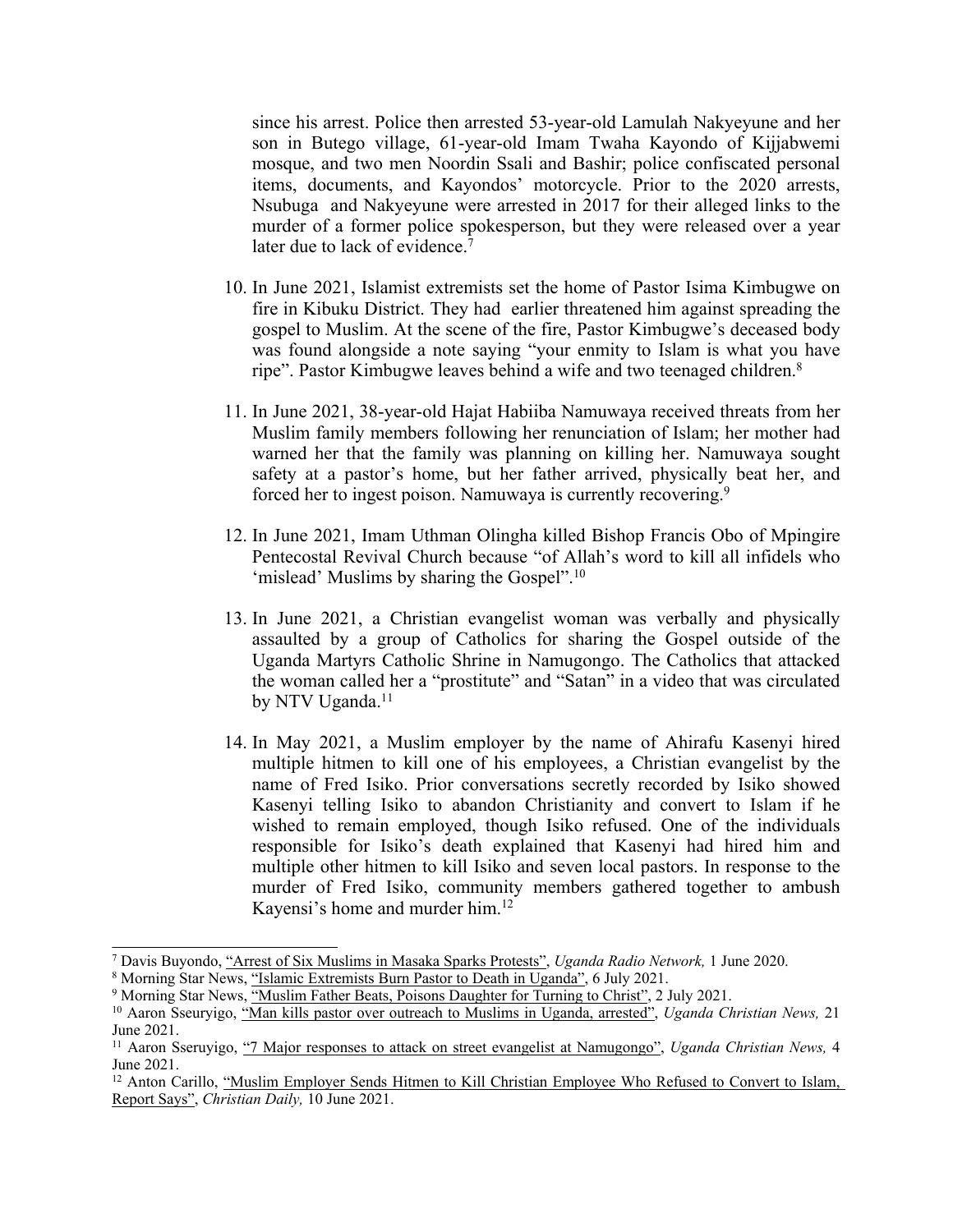- 15. In May 2021 in Kibuku District, Muslim family members burnt down the home of Christian convert Louis Levi Baula. Prior to the attack, Baula had taken his ill son to visit their sheikh to pray for his recovery, but upon no improvements visited <sup>a</sup> church instead to meet with <sup>a</sup> pastor. Baula his wife Sifah Ainekisha noticed that their son'<sup>s</sup> health was improved following the visit with the local pastor and decided to attend Sunday worship services at the church. In response to their newfound faith, Baula'<sup>s</sup> family disowned them and labeled them as infidels before destroying their home. 13
- 16. In May 2021, Kanifa Namulondo, the widow of <sup>a</sup> Christian convert Siriman Kintu – who was beheaded in 2015 for his religious conversion – escaped her home in Bulamogi County after she heard local Muslims outside of her home saying "The husband betrayed our religion. We should do away with the entire family". Ms. Namulondo gathered her five children and exited the home right before it was set on fire by the community members. 14
- 17. In May 2021, Muslim extremists beheaded Christian pastor Thomas Chikooma immediately following his participation in <sup>a</sup> debate about Christianity and Islam. Chikooma was invited by local Muslims to attend the debate and discuss Christianity, but when he starting discussing the Bible and defending his religion, Muslim extremist audience members began shouting "Allah Akbar", forcing Pastor Chikooma and his son to leave the event. Later the same day, <sup>a</sup> confrontation between Chikooma and two extremists ended in the pastor slapped; Chikooma'<sup>s</sup> son fled the scene and returned to see his father beheaded with his tongue removed.<sup>15</sup>
- 18. In April 2021, Pastor Yolomim Oduchu was poisoned after he refused to sell his five-acre land to local Muslims who had wanted to build <sup>a</sup> school and mosque on the property; Pastor Oduchu informed them that he had planned to use his land to build <sup>a</sup> church. After eating <sup>a</sup> meal at <sup>a</sup> Muslim-owned local hotel near his purchased land, Pastor Oduchu returned home feeling ill before passing away in the hospital of poisoning. Following his burial, the pastor'<sup>s</sup> brother returned to the grave to see it desecrated with blood and papers with Arabic writing on them; police dogs traced the blood back to the home of Muslim Aliasa Opedru, one of the individuals who had attempted to purchase the land from Pastor Oduchu. Opedru admitted he sprinkled the blood on the pastor'<sup>s</sup> grave because he "disrespected him", and he was arrested on suspicion of the killing. 16
- 19. In April 2021, Ugandan Christian Hassan Muwanguzi sustained injuries after being deliberately struck by <sup>a</sup> Muslim on <sup>a</sup> motorcycle, allegedly in response to Muwanguzi'<sup>s</sup> work assisting persecuted Christian converts. Prior to the

<sup>&</sup>lt;sup>13</sup> Morning Star News, "[Employer](https://morningstarnews.org/2021/06/employer-allegedly-sends-hit-men-to-kill-christian/) Allegedly Sends Hit Men to Kill Christian: In another village, Muslim relatives [destroy](https://morningstarnews.org/2021/06/employer-allegedly-sends-hit-men-to-kill-christian/) home of new believer", 8 June 2021.

<sup>&</sup>lt;sup>14</sup> Morning Star News, "Muslims Burn Down Christian Widow's [Reconstructed](https://morningstarnews.org/2021/05/muslims-burn-down-christian-widows-reconstructed-house/) House", 16 May 2021.

<sup>&</sup>lt;sup>15</sup> Morning Star News, "Pastor Slain after Leading Muslims to Christ at [Religious](https://morningstarnews.org/2021/05/pastor-slain-after-leading-muslims-to-christ-at-religious-debate/) Debate", 12 May 2021.

<sup>&</sup>lt;sup>16</sup> Morning Star News, "Muslims [Allegedly](https://morningstarnews.org/2021/05/muslims-allegedly-poison-pastor-over-plans-for-church-building/) Poison Pastor over Plans for Church Building", 2 May 2021.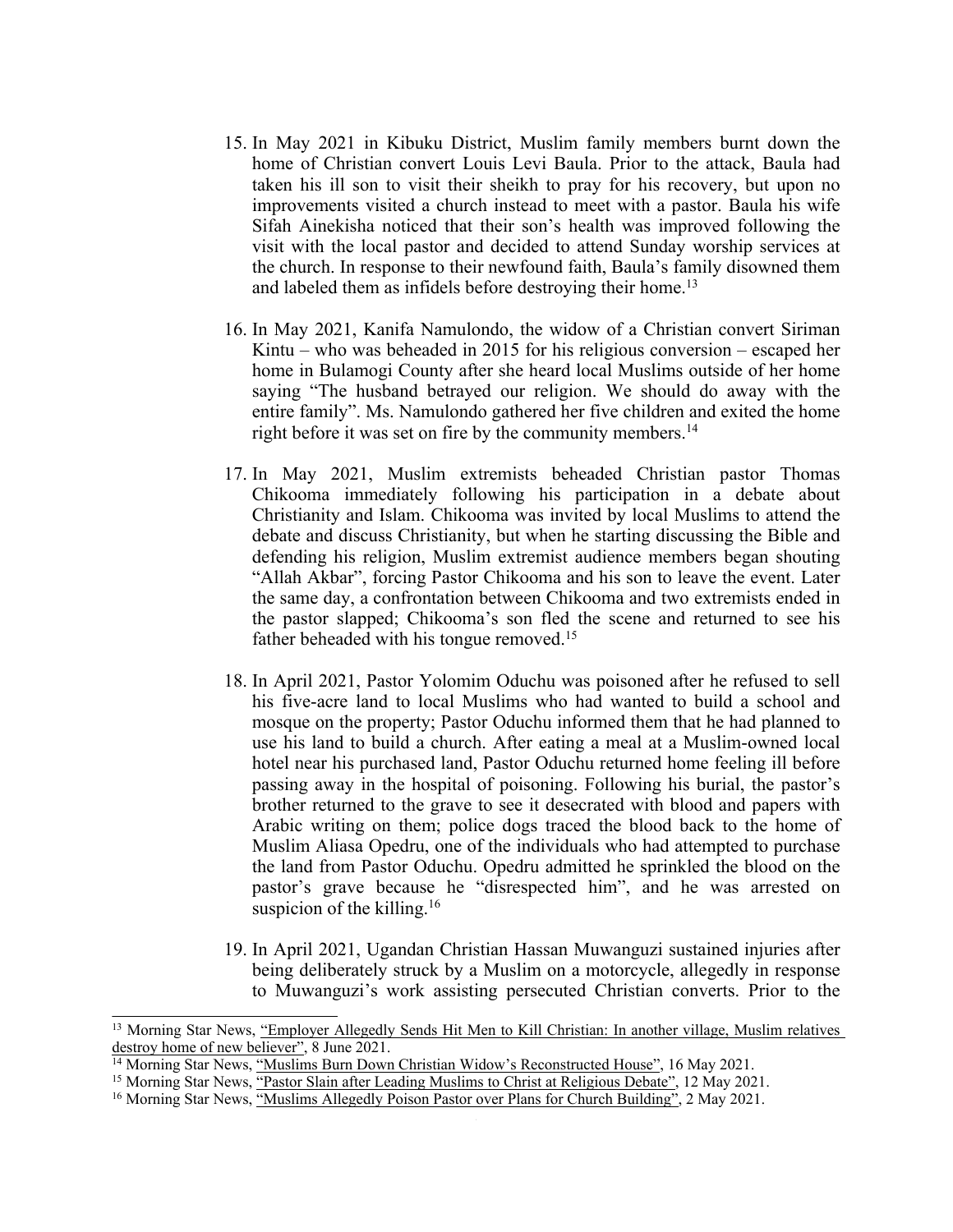incident, Muwanguzi had been receiving messages from Muslims saying "we have been warning you about this several times. But you have refused to heed our directive, so be ready with whatever action we are going to take."<sup>17</sup>

- 20. In February 2021, imam Caled Bwambale Hussein ordered <sup>a</sup> group of Muslims to rape three female relatives – ages 19, 17, and 16 years – of Christian Pastor Nelson Walina after he found out that his wife, Mariam Mbambu, had converted to Christianity after attending the pastor'<sup>s</sup> church. Weeks later, imam Bwambale paid 13 teenage Muslims to attack the church, though one of the boys, Ali Masereka, informed the church of the imam'<sup>s</sup> plan and asked for forgiveness. Pastor Walina has received messages from unidentified individuals warning him against evangelism lest he face "severe punishment". 18
- 21. In February 2021, 25-year-old Christian convert and mother of three young children, Janati Kyoleka, was attacked by her Muslim husband who beat her with sticks and threw acid on her after finding out she had embraced Christianity.<sup>19</sup>
- 22. In January 2021, the family of Pastor Moses Nabwana was attacked for <sup>a</sup> second time in their home just <sup>a</sup> month after being attacked by local Muslim radicals in December 2020. The mob strangled the pastor'<sup>s</sup> wife, Lovisa Naura, sliced the knee open of the couple'<sup>s</sup> 10-year-old daughter, and inflicted an eye injury on the other 12-year-old daughter. $20$
- 23. In January 2021, pregnan<sup>t</sup> Christian woman Mansitula Buliro was attacked by her Muslim husband and suffered <sup>a</sup> miscarriage after she revealed to him she experienced <sup>a</sup> vision of Christ and had visited <sup>a</sup> Christian neighbor to pray. 21
- 24. In December 2020, <sup>a</sup> group of Muslim extremists raped <sup>a</sup> 50-year-old Christian female pastor – name redacted for privacy and security reasons – after months of receiving messages from Muslim neighbors that "we as Muslims have no relations with infidels".<sup>22</sup>
- 25. In December 2020, 38-year-old Christian convert and mother of three, Zubeda Nabirye, was attacked and forced to drink pesticide by her Muslim husband after he found her secret stash of Bibles. 23
- 26. In November 2020, Muslim relatives attacked Christian convert and former Islamic teacher Emmanuel Hamuzah after he refused to renounce Christianity and return to his former faith. The assailants beat Hamuzah with sticks and

<sup>17</sup> *Supra note 8.*

<sup>&</sup>lt;sup>18</sup> Morning Star News, "Pastor's [Relatives](https://morningstarnews.org/2021/03/pastors-relatives-raped-after-imams-wife-turns-to-christ/) Raped after Imam's Wife Turns to Christ", 11 March 2021.

<sup>&</sup>lt;sup>19</sup> Morning Star News, "Christian Mother in [Uganda](https://morningstarnews.org/2021/02/christian-mother-in-uganda-hit-with-acid-for-her-faith-sources-say/) Hit with Acid for Her Faith, Sources Say", 26 February 2021.

<sup>20</sup> Morning Star News, "Family of [Assaulted](https://morningstarnews.org/2021/01/family-of-assaulted-pastor-attacked-again-by-area-muslims/) Pastor Attacked Again by Area Muslims", 28 January 2021.

<sup>&</sup>lt;sup>21</sup> Morning Star News, "Woman Loses Family after [Responding](https://morningstarnews.org/2021/01/woman-loses-family-after-responding-to-visions-she-says/) to Visions, She Says", 22 January 2021.

<sup>&</sup>lt;sup>22</sup> Morning Star News, "Muslim Extremists Rape Pastor in Eastern [Uganda,](https://morningstarnews.org/2020/12/muslim-extremists-rape-pastor-in-eastern-uganda-sources-say/) Sources Say", 30 December 2020.

<sup>&</sup>lt;sup>23</sup> Morning Star News, "Muslim in [Uganda](https://morningstarnews.org/2020/12/muslim-in-uganda-forces-christian-wife-to-drink-pesticide/) Forces Christian Wife to Drink Pesticide", 17 December 2020.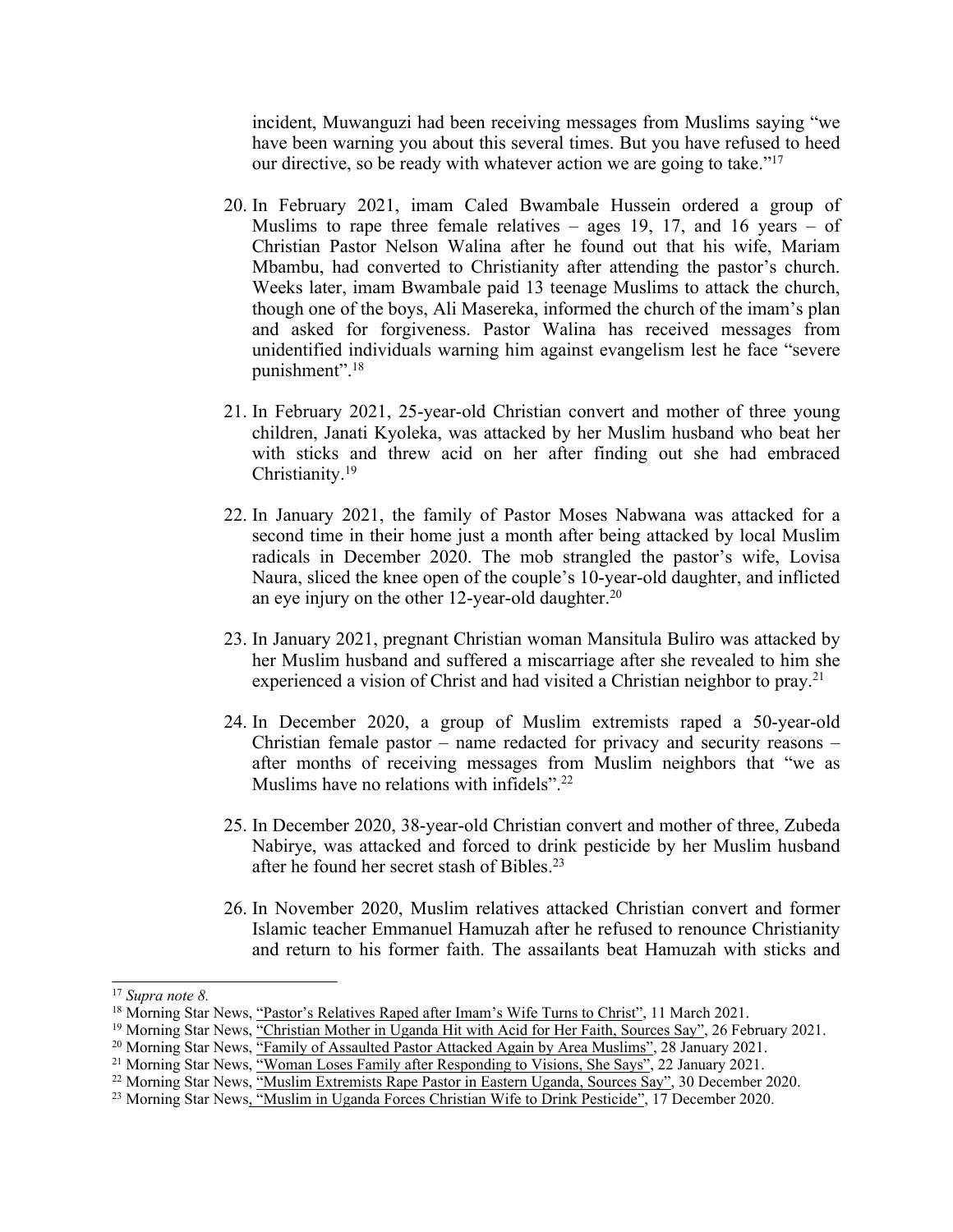killed his 6-year-old son by stepping on his neck. 24

- 27. In November 2020, four Muslim extremists stopped Pastor Wilson Niwamanya and his12-year-old son Simon Peter Bizimaana while they were returning home from distributing Christian literature. During the incident, the attackers shouted "this man must die for disrespecting our religion"; pastor Niwamanya sustained severe head injuries but survived the attack, though his son perished from stab wounds.<sup>25</sup>
- 28. In October 2020, Muslim extremists killed David Omara after he praised Christianity and disputed Islam in <sup>a</sup> radio broadcast. 26
- 29. In September 2020, <sup>a</sup> 13-year-old Christian son of Christian convert and former imam Sulaiman Pulisi was killed; it is believed that he was killed in <sup>a</sup> ritual sacrifice two years after local Muslim radical woman Sania Muhammad kidnapped and sold the boy and his young sister to <sup>a</sup> witchdoctor in 2018. The boy'<sup>s</sup> 15-year-old sister has since been rescued and reported that she was used as a "sex object" during her time in captivity of a Muslim shaman.<sup>27</sup>
- 30. In June 2020, 25-year-old Pastor Peter Kyakulaga and 22-year-old church member Tuule Mumbya were beaten and drowned by local radical Muslims in an act of revenge for their activities peacefully evangelizing Muslims along the river coast during fishing trips.<sup>28</sup>
- 31. In June 2020, Muslim radicals attacked the wife of Christian convert and former imam Marijan Olupot in response to his newfound faith. 29
- 32. In May 2020, <sup>a</sup> Muslim father set fire to his 24-year-old daughter Rehema Kyomuhendo after he overheard her talking about Jesus in <sup>a</sup> phone conversation with <sup>a</sup> Roman Catholic. Ms. Kyomuhendo survived the attack. 30
- 33. In April 2020, Muslim radicals physically assaulted Lydia Nabirye, the 23 year-old daughter of a Church of God evangelist.<sup>31</sup>
- 34. In February 2020, 27-year-old Christian convert Sylvia Shamimu Nabafa was beaten by her father, Haji Juma Suleiman, after he was informed she had converted religions and regularly attended church. Nabafa was six months pregnan<sup>t</sup> at the time of the attack, but she is recovering well and her

<sup>&</sup>lt;sup>24</sup> Morning Star News, "Pastor, Two Christian Boys Killed in Islamist Attacks in [Uganda](https://morningstarnews.org/2020/11/pastor-two-christian-boys-killed-in-islamist-attacks-in-uganda/)", 26 November 2020. 25 *Ibid.*

<sup>&</sup>lt;sup>26</sup> Morning Star News, "Muslims [Ambush,](https://morningstarnews.org/2020/11/muslims-ambush-kill-pastor-after-radio-broadcast-in-uganda/) Kill Pastor after Radio Broadcast in Uganda", 6 November 2020.

<sup>&</sup>lt;sup>27</sup> Morning Star News, "Christian Boy in [Uganda](https://morningstarnews.org/2020/09/christian-boy-in-uganda-feared-killed-in-ritual-sacrifice/) Feared Killed in Ritual Sacrifice", 28 September 2020.

<sup>28</sup> Morning Star News, "Pastor, Church Member Die for [Proclaiming](https://morningstarnews.org/2020/07/pastor-church-member-die-for-proclaiming-christ-in-eastern-uganda/) Christ in Eastern Uganda", 30 July 2020.

<sup>&</sup>lt;sup>29</sup> Morning Star News, "[Villagers](https://morningstarnews.org/2020/06/villagers-burn-home-beat-wife-of-former-muslim-sheikh-in-eastern-uganda/) Burn Home, Beat Wife of Former Muslim Sheikh in Eastern Uganda", 22 June 2020.

<sup>30</sup> Morning Star News, "Muslim Father in Uganda Burns Daughter for [Becoming](https://morningstarnews.org/2020/05/muslim-father-in-uganda-burns-daughter-for-becoming-christian/) Christian", <sup>21</sup> May 2020.

<sup>&</sup>lt;sup>31</sup> Morning Star News, "Young Christian Woman and Pregnant Convert [Seriously](https://morningstarnews.org/2020/04/young-christian-woman-and-pregnant-convert-seriously-injured-in-eastern-uganda/) Injured in Eastern Uganda", 20 April 2020.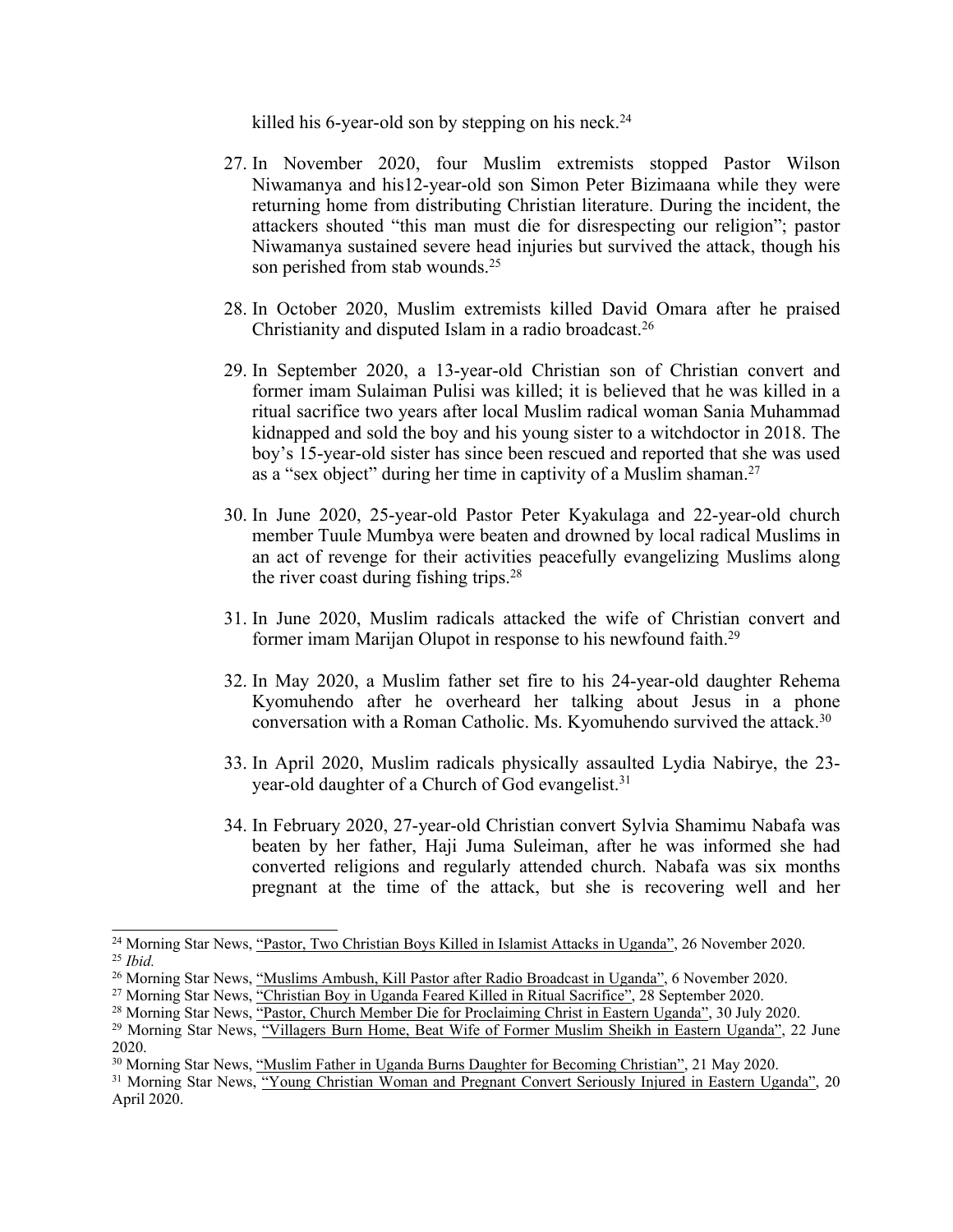pregnancy remains healthy. 32

- 35. In December 2019, 27-year-old mother Florence Namuyiga was brutally beaten and abandoned by her husband after he overheard their sons singing Christian worship songs. He had threatened to kill her if she didn'<sup>t</sup> leave the home, so she fled with her 2-year-old and 5-year-old sons.<sup>33</sup>
- 36. In December 2019, <sup>a</sup> Christian convert couple and their 1-year-old daughter became homeless when enraged Muslim neighbors chased them from their home an threatened them with witchcraft.<sup>34</sup>
- 37. In November 2019, Christian convert and church leader Ronald Rajab Nayekuliza was poisoned with pesticide at <sup>a</sup> memorial service for his father. He believes that his brothers were responsible, as they had cursed him and written threats to him about his new faith; weeks prior to the poisoning, the Nayekuliza's brothers slaughtered six of the family's piglets.<sup>35</sup>
- 38. In October 2019, <sup>a</sup> group of radical Islamists set fire to Christian Ali Nakabale'<sup>s</sup> home after learning that he had converted to Christianity; the mob was led by Nakabale'<sup>s</sup> Muslim wife. The fire, which was started while Nakabale was not home, killed is young son and daughter, as well as his mother and stepfather. 36
- 39. In September 2019, relatives attacked the home of 54-year-old widow Lezia Nakayiza and her Christian family after her 8-year-old son revealed to Muslim family members that he enjoyed participating in the church choir. Lezia'<sup>s</sup> family were Christians from <sup>a</sup> Muslim background. Nakayiza and her children were able to escape and seek refuge at <sup>a</sup> local church. 37
- 40. In July 2019, Christian widow Sharifa Kasozi Nakamate was told by local authorities that she must either renounce her new faith or leave her home; she relocated. 38
- 41. In July 2019, <sup>a</sup> 20-year-old Christian high school student became homeless and unable to pay his tuition after his Muslim stepfather disowned him and savagely beat him after learning of his new faith.<sup>39</sup>

<sup>32</sup> *Ibid.*

<sup>&</sup>lt;sup>33</sup> Morning Star News, "Christian Mother in Uganda Loses [Marriage](https://morningstarnews.org/2019/12/christian-mother-in-uganda-loses-marriage-for-turning-to-christ/) for Turning to Christ", 23 December 2019. 34 *Ibid.*

<sup>35</sup> Morning Star News, "Christian Poisoned by Muslim Brothers in Eastern [Uganda](https://morningstarnews.org/2019/11/christian-poisoned-by-muslim-brothers-in-eastern-uganda-sources-say/)", <sup>22</sup> November 2019.

<sup>36</sup> Morning Star News, "Christian in Uganda Loses Children, Mother and Stepfather to Islamist Attack, Sources Say", 2 October 2019.

<sup>37</sup> Morning Star News, "Widowed Mother of Seven [Homeless](https://morningstarnews.org/2019/09/widowed-mother-of-seven-homeless-when-muslim-in-laws-learn-she-is-christian/) when Muslim In-Laws Learn She Is Christian", <sup>4</sup> September 2019.

<sup>38</sup> Morning Star News, "Christian Widow Driven from Home in Central [Uganda](https://morningstarnews.org/2019/07/christian-widow-driven-from-home-in-central-uganda/)", 18 July 2019.

<sup>&</sup>lt;sup>39</sup> Morning Star News, "Unable to Finish School for [Becoming](https://morningstarnews.org/2019/07/unable-to-finish-school-for-becoming-christian-young-man-in-uganda-faces-bleak-future/) Christian, Young Man in Uganda Faces Bleak [Future](https://morningstarnews.org/2019/07/unable-to-finish-school-for-becoming-christian-young-man-in-uganda-faces-bleak-future/)", 2 July 2019.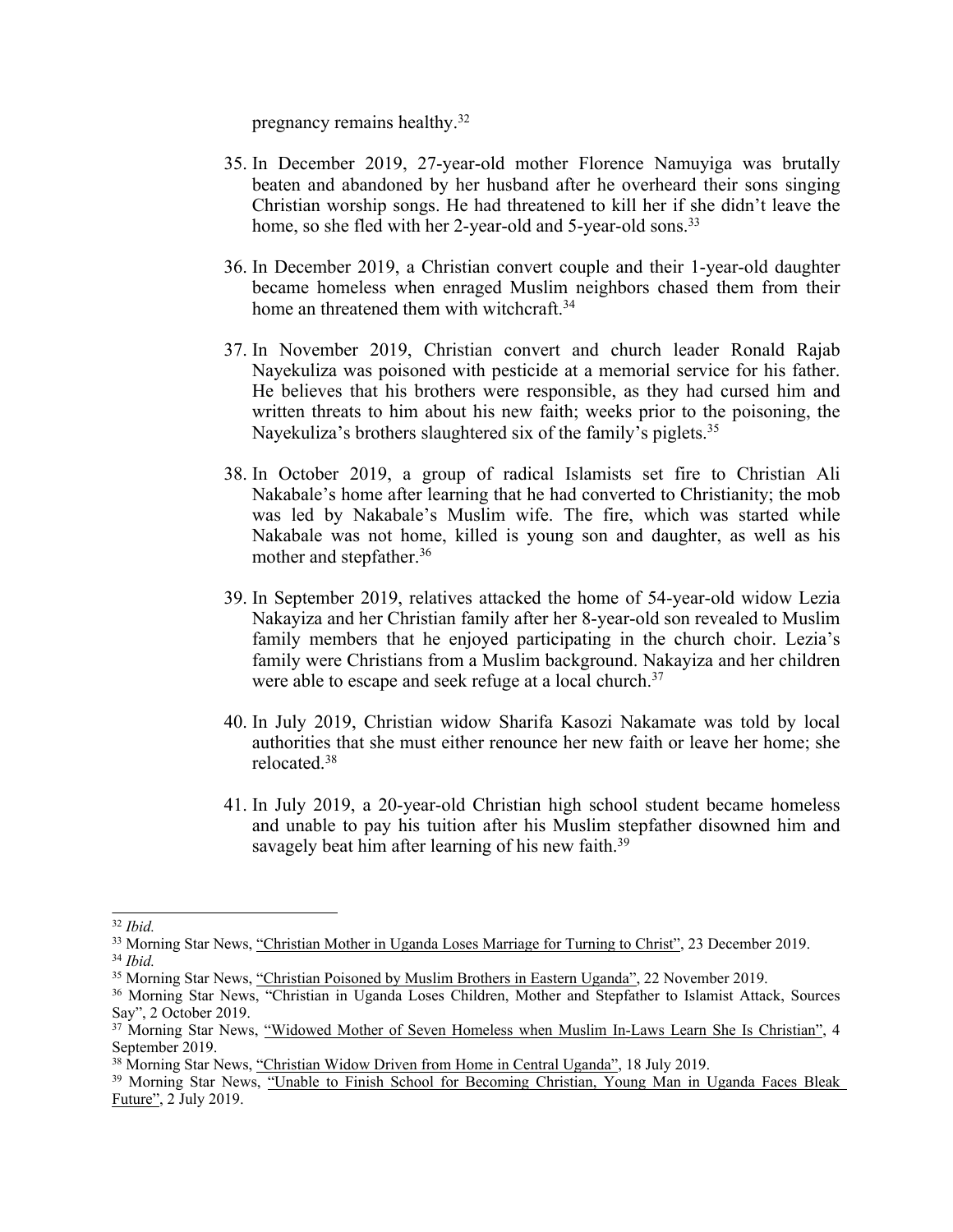- 42. In June 2019, <sup>a</sup> Christian primary school in eastern Uganda was partially demolished by Muslim community members on account that the schools' nightly worships were "disturbing them". The school is renowned for its student base of Christian converts whose guardians have disowned them for their faith. 40
- 43. In June 2019, authorities in Bwera, western Uganda, prohibited "evangelistic events" after <sup>a</sup> massive Christian prayer event took place in the predominantly Muslim community. A local sheikh explained, "we cannot watch the Christians changing our faithful members to Christianity. If those who have joined Christianity will not return back to Islam, then we are going to treat them as infidels, hence deserving death according to the teaching of Islam."<sup>41</sup>
- 44. In March 2019, Christian Yusuf Tulo'<sup>s</sup> family home was set on fire by local Muslim residents. 42
- 45. In April 2019, Sheikh Hassan Podo, an imam, was harshly beaten when family members found out that he had secretly been absent from mosque prayers and was instead visiting <sup>a</sup> church for about three weeks. 43

### **Recommendation(s)**

We urge the Republic of Uganda to:

- 46. Repeal Article 122 of Uganda'<sup>s</sup> Penal Code Act, as it is inconsistent with the international freedom of religion or belief.
- 47. Fully prosecute all perpetrators of religiously-motivated violence, regardless of what religious community the attacker and the victim are members of. All acts of religious violence and killings are unacceptable and perpetrators must be held to account for the full justice of the victim, survivor, or victim's/survivor'<sup>s</sup> family.
- 48. Take decisive action to address hate crimes against those who convert from Islam or question the religion.
- 49. Work to engage with religious leaders to remove or cease teachings calling for the death penalty of apostates; as such teachings breach fundamental human rights norms of the right to believe.

<sup>40</sup> Morning Star News, "Part of Christian School in Eastern [Uganda](https://morningstarnews.org/2019/06/part-of-christian-school-in-eastern-uganda-torn-down/) Torn Down", <sup>14</sup> June 2019.

<sup>&</sup>lt;sup>41</sup> Morning Star News, "Converts, Pastors Threatened with Death; Gospel [Meetings](https://morningstarnews.org/2019/06/converts-pastors-threatened-with-death-gospel-meetings-banned-in-town-in-uganda/) Banned in Town in Uganda", 3 June 2019.

<sup>42</sup> Morning Star News, "Large Family in Eastern Uganda Becomes Big Target for Muslim [Extremists](https://morningstarnews.org/2019/05/large-family-in-eastern-uganda-becomes-big-target-for-muslim-extremists/)", 13 May 2019.

<sup>43</sup> Morning Star News, "Imam in Eastern [Uganda](https://morningstarnews.org/2019/04/imam-in-eastern-uganda-faces-wrath-of-muslims-after-putting-faith-in-christ/) Faces Wrath of Muslims after Putting Faith in Christ", 9 April 2019.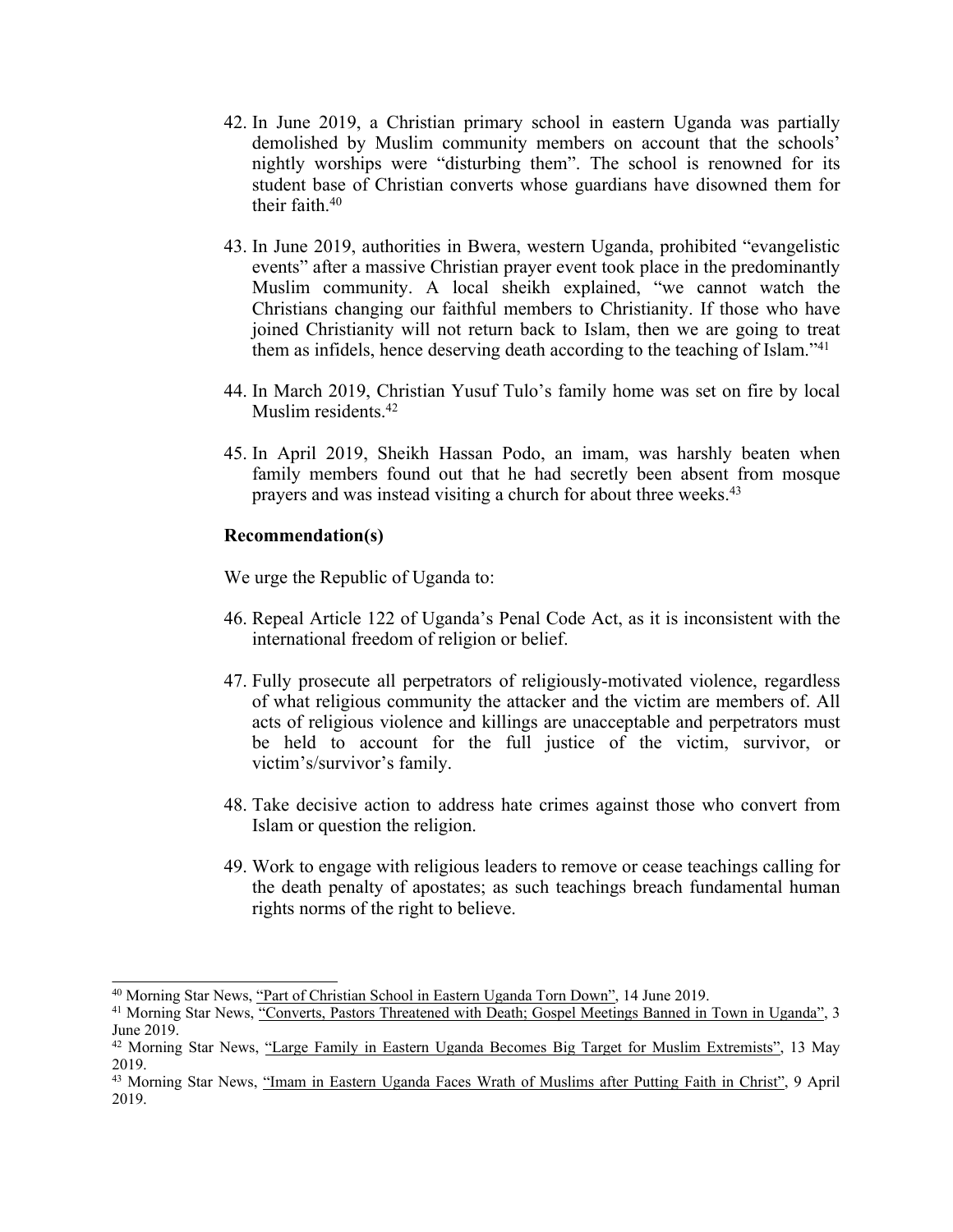- 50. Provide socio-economic suppor<sup>t</sup> for victims of attacks of religious violence especially for women.
- 51. Take actions to change the national rhetoric to one of religious plurality and harmony, in order to eradicate intolerance and incitement to violence. Engage with civil society and faith-based institutions to foster <sup>a</sup> dialogue to resolve inter-religious tensions.

## **B. Gender-Based Violence (GBV), Violence against Women (VAW), & Intimate Partner Violence (IPV)**

- 52. The World Bank and The Republic of Uganda Office of the Prime Minister released <sup>a</sup> repor<sup>t</sup> in September 2020 highlighting the existing issues regarding gender-based violence (GBV) in Uganda. Intimate partner violence (IPV) remains the most common form of GBV in the nation, though it is seldom reported by the victims. Male respondents of the study reported that, while they have <sup>a</sup> generally negative view of domestic violence, they tend to resort to it in instances when their partner is disobedient. Emotional violence –dehumanizing, humiliating, berating, and threatening – as well as sexual violence and rape are also extremely common in Uganda. The main obstacles to tackling IPV in Uganda include societal expectations of the woman'<sup>s</sup> subservience to their male partners, the misconception that domestic abuse should remain <sup>a</sup> private matter, and the shame and stigma associated with being raped or punished by an intimate partner.<sup>44</sup>
- 53. Violence justification and victim-blaming remains <sup>a</sup> major social problem in Uganda. In January 2020, senior police officer Emilian Kayima published an article in *The Vision* claiming that rape is an act of uncontrollable sexual attraction rather than an act of violence and blaming women'<sup>s</sup> "indecent" behavior and dress as the major cause of sexual violence. <sup>45</sup> Ugandan politician Onesmus Twinamasiko, discussing the issue of physical domestic violence, stated "you must touch her <sup>a</sup> bit, tackle her, beat her somehow to really streamline her." Former Ugandan Youth Minister Ronald Kibuule stated "if she [female victim] is dressed poorly and is raped, no one should be arrested."<sup>46</sup>
- 54. The outbreak of the COVID-19 pandemic and the ensuing lockdown has observably increased rates of GBV and violence against women (VAW) in Uganda. Tensions caused by unemployment, socio-economic stress, starvation, pandemic anxiety, and idleness have increased rates of physical, psychological, and sexual harm in Uganda (i.e., pushing, slapping, punching,

<sup>44</sup> The Republic of Uganda Office of the Prime Minister & The World Bank Group, *Linking, [Aligning,](https://openknowledge.worldbank.org/bitstream/handle/10986/34494/Linking-Aligning-and-Convening-Gender-Based-Violence-and-Violence-Against-Children-Prevention-and-Response-Services-in-Uganda-s-Refugee-Hosting-Districts.pdf?sequence=1&isAllowed=y) and Convening: [Gender-Based](https://openknowledge.worldbank.org/bitstream/handle/10986/34494/Linking-Aligning-and-Convening-Gender-Based-Violence-and-Violence-Against-Children-Prevention-and-Response-Services-in-Uganda-s-Refugee-Hosting-Districts.pdf?sequence=1&isAllowed=y) Violence and Violence against Children Prevention and Response Services in Uganda'<sup>s</sup> [Refugee-Hosting](https://openknowledge.worldbank.org/bitstream/handle/10986/34494/Linking-Aligning-and-Convening-Gender-Based-Violence-and-Violence-Against-Children-Prevention-and-Response-Services-in-Uganda-s-Refugee-Hosting-Districts.pdf?sequence=1&isAllowed=y) District,* September 2020.

<sup>45</sup> Audrey Kawire Wabwire, "Sexual Violence: Uganda Police Should Support [Victims,](https://www.hrw.org/news/2020/02/18/sexual-violence-uganda-police-should-support-victims-not-blame-them) Not Blame Them", *Human Rights Watch,* 18 February 2020.

<sup>46</sup> Lindsey Kukunda, "[Blaming](https://www.dandc.eu/en/article/cases-rape-ugandan-politicians-blame-victims-and-way-they-dress) the women", *Development and Cooperation,* 7 February 2018.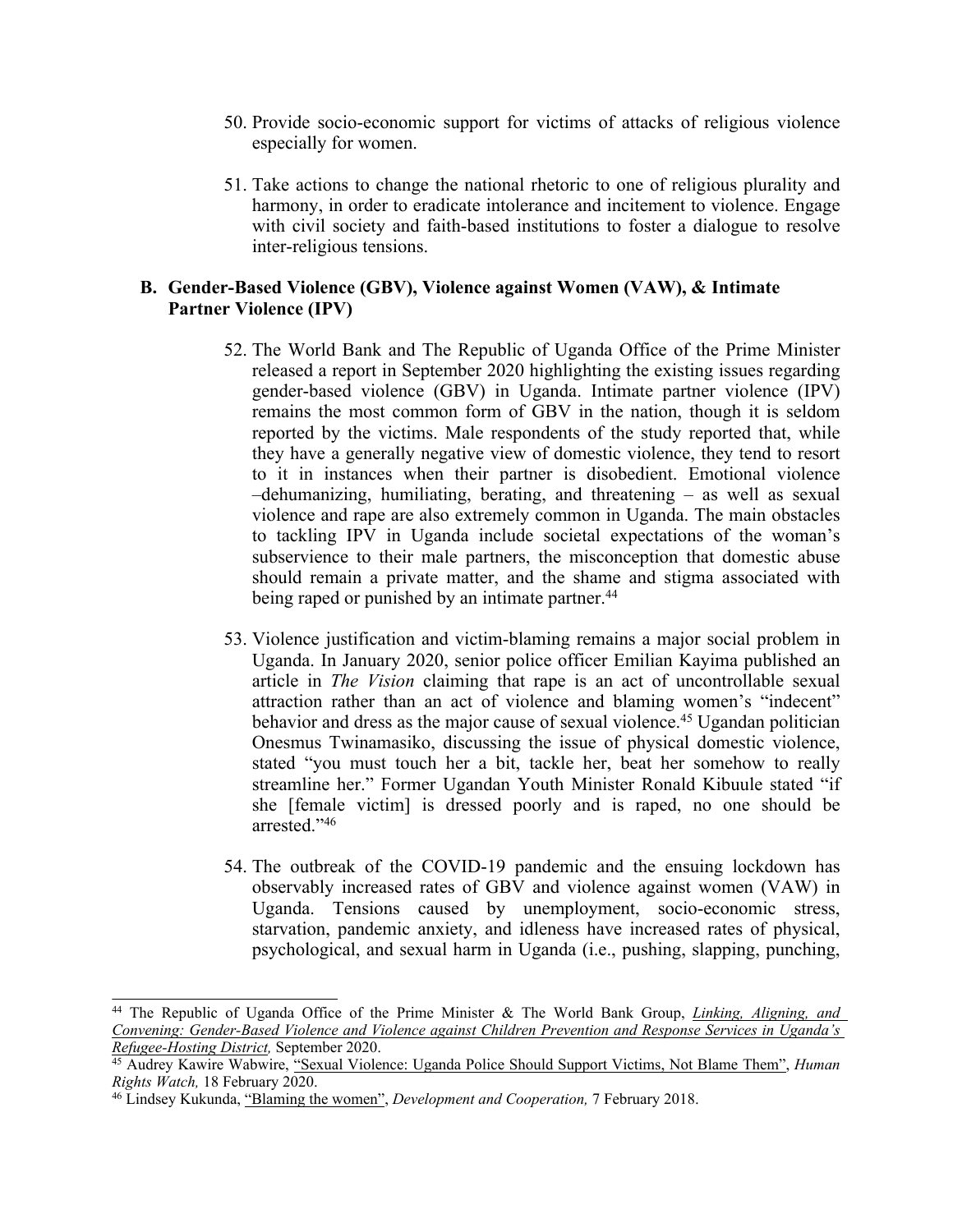forced confinement, neglect, deliberate burns, severe cutting, sexual defilement, marital rape, forced pregnancy). 46% of Ugandan women reported experiencing physical domestic violence "when in fear of an upsurge of COVID-19, lockdown and quarantines". In the month between 30 March 2020 and 28 April 2020, 3,280 cases of GBV were recorded in Uganda, <sup>a</sup> major increase compared to non-pandemic times. 47

- 55. The World Health Organization identifies the following major existing steps to be taken to improve Uganda'<sup>s</sup> health system in its response to GBV and VAW: more comprehensive training on assistance/treatment of survivors; increased post-rape care and midwifery education programs; gathering of "medico-legal evidence" for prosecution of relevant GBV and VAW cases.<sup>48</sup>
- 56. A2020 study undertaken in 112 rural villages in Uganda showed residents video dramatizations that discouraged VAW. The study found that the permissive and condoning attitudes towards IPV and VAW remained even after watching these videos. Contrastingly, however, female victims reported being more willing to report instances of VAW to authorities and to family; both men and women surveyed following the video campaign reported feeling that community members would be more likely to intervene if they witnessed incidents of VAW. The study found that "the theoretical implication is that it is possible to bring about <sup>a</sup> meaningful change in outcomes by changing expectations around disclosure to local authorities, without bringing about broad change in core attitudes." Of course, the end goal should be to change the attitude in rural Uganda towards VAW to one of condemnation; however, in the meantime it is essential to encourage reporting of incidents as <sup>a</sup> deterrent to future VAW. 49

### **Recommendation(s)**

We urge the Republic of Uganda to:

- 57. Punish all perpetrators of GBV/IPV/VAW;
- 58. Promote ideas of gender equality, bodily autonomy, and emphasize the illegality and inhumanity of GBV/IPV/VAW;
- 59. Condemn victim-blaming of and negative social stigma against survivors; similarly, condemn the perception that GBV/IPV/VAW, is commonplace, permissible, or deserved;

<sup>47</sup> Madinah Nabukeera, *[Prevention](https://www.emerald.com/insight/content/doi/10.1108/JAP-08-2020-0032/full/pdf?title=prevention-and-response-to-gender-based-violence-gbv-during-novel-covid-19-lock-down-in-uganda) and response to gender-based violence (GBV) during novel Covid-19 lock-down in [Uganda](https://www.emerald.com/insight/content/doi/10.1108/JAP-08-2020-0032/full/pdf?title=prevention-and-response-to-gender-based-violence-gbv-during-novel-covid-19-lock-down-in-uganda),* The Journal of Adult Protection, Volume 23 Issue 2, 24 May 2021.

<sup>48</sup> World Health Organization, *[Strengthening](https://apps.who.int/iris/rest/bitstreams/1312776/retrieve) the health system response to violence against women in Uganda,* 19 October 2020.

<sup>49</sup> Donald P. Green, Anna M. Wilke, & Jasper Cooper, "Countering Violence Against Women by [Encouraging](https://journals.sagepub.com/doi/pdf/10.1177/0010414020912275) Disclosure: A Mass Media [Experiment](https://journals.sagepub.com/doi/pdf/10.1177/0010414020912275) in Rural Uganda", *Comparative Political Studies, Vol. 53*(14), 2020.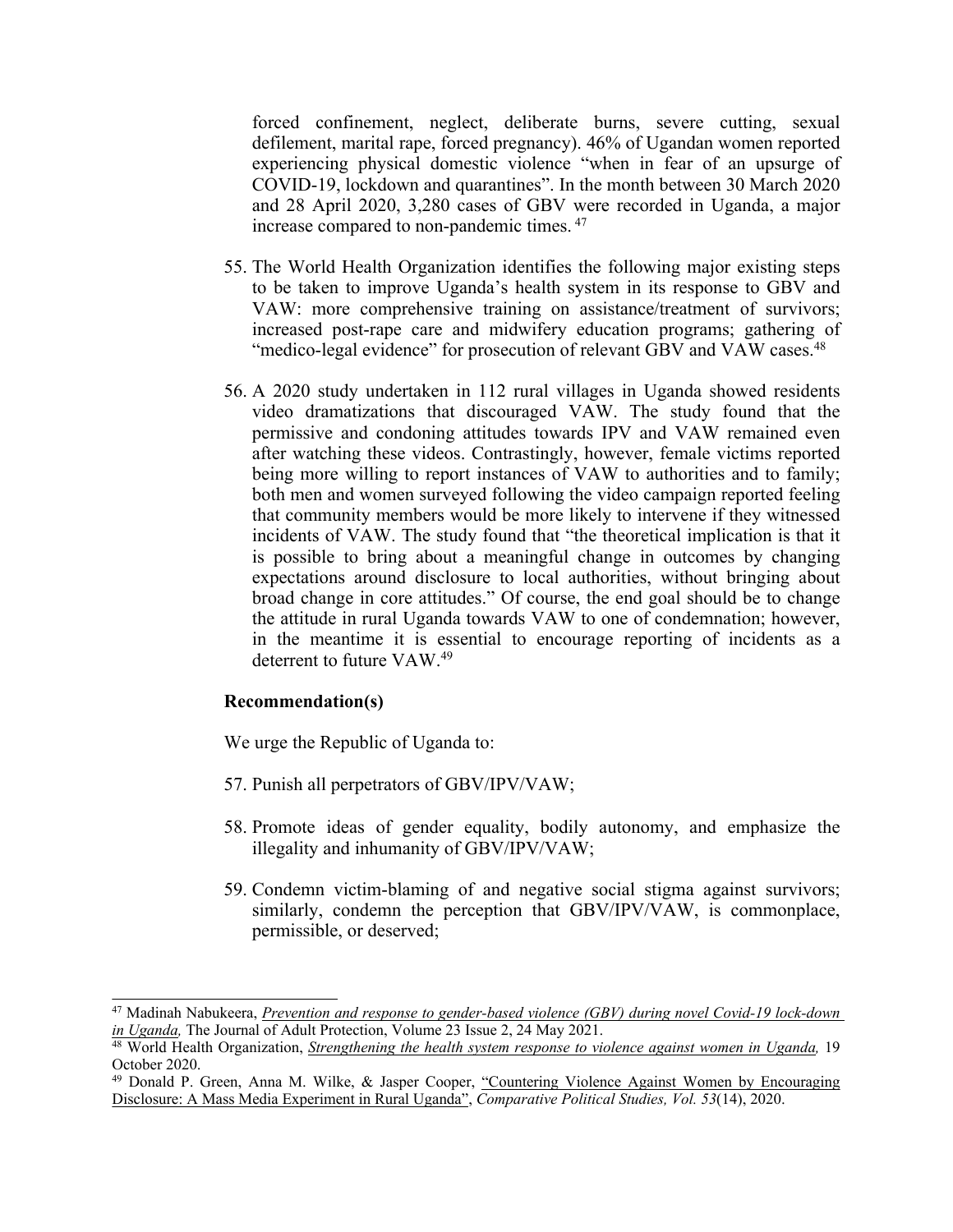- 60. Improve GBV/IPV/VAW evidence gathering and preservation, reporting and referral mechanisms, record-keeping, victim privacy management, and witness protection; expand criminal investigation capacities;
- 61. Establish an promote health services and psycho-social services tailored to treat survivors of GBV/IPV/VAW and encourage incident reporting among victims and witnesses;
- 62. Provide sexual health education, including encouragemen<sup>t</sup> of safe sex practices and proper contraceptive use, and regarding the dangers of unsafe sex and sexually transmitted infections.
- 63. Implement trauma and healing initiatives for survivors.

## **C. Violence against Children (VAC), Child Sexual Abuse (CSA), Child Neglect, & Other Rights Violations**

- 64. According to <sup>a</sup> 2019 survey conducted by The Republic of Uganda Ministry of Gender, Labor and Social Development, and Transcultural Psychosocial Organization Uganda (TPOUG), 75% of Ugandan children have reported experiencing violence; 50% have experienced physical abuse. In educational institutions in Uganda, corporal punishment – including slapping, punching, and beating with canes is still commonly used despite legislations prohibiting it. Ugandan adults between the ages of 18 and 24 responded to the survey. 70% of men reported experiencing physical violence as boys; 60% of women reported experiencing physical violence as girls; and 90% of all respondents said they had been subjected to it on multiple occasions. Over 57% of girls and 53% of boys have been subjected to sexual violence before the age of 16. Female respondents identified child marriage and exploitative relationships as <sup>a</sup> main catalyst for sexual violence, as well as stigma against victims and deficient law enforcement. The primary reason many respondents refrained from reporting acts of physical and sexual violence against them as <sup>a</sup> child was the perception that they were at fault in the incident, that violence was not a real problem, or that no benefit would come out of reporting.<sup>50</sup>
- 65. Brenda Doreen Nakirya, Managing Director of Community Concerns Uganda, reported in 2020 that "many girls have entered cross-generational relationships to access basic supplies like pads and soap, which has contributed to early pregnancies". 51
- 66. Uganda, being one of the nations with the most severe COVID-19 lockdown measures, witnessed increased rates of child sexual, emotional, and physical violence, as well as neglect. The Uganda Child Helpline (UCHL), which responds to calls reporting violence against children and usually received an

<sup>&</sup>lt;sup>50</sup> The Republic of Uganda Ministry of Gender, Labor and Social Development & Transcultural Psychosocial Organization Uganda, *Uganda Violence Against Children Survey: Key [Findings](http://tpoug.org/wp-content/uploads/2019/12/knowledge-development-resource5.pdf) And Actions,* 2019.

<sup>51</sup> Grace Ren, "Violence Against Children [Exacerbated](https://healthpolicy-watch.news/violence-against-children-exacerbated-by-covid-19-lockdowns/) By COVID-19 Lockdowns", *Health Policy Watch,* 18 June 2020.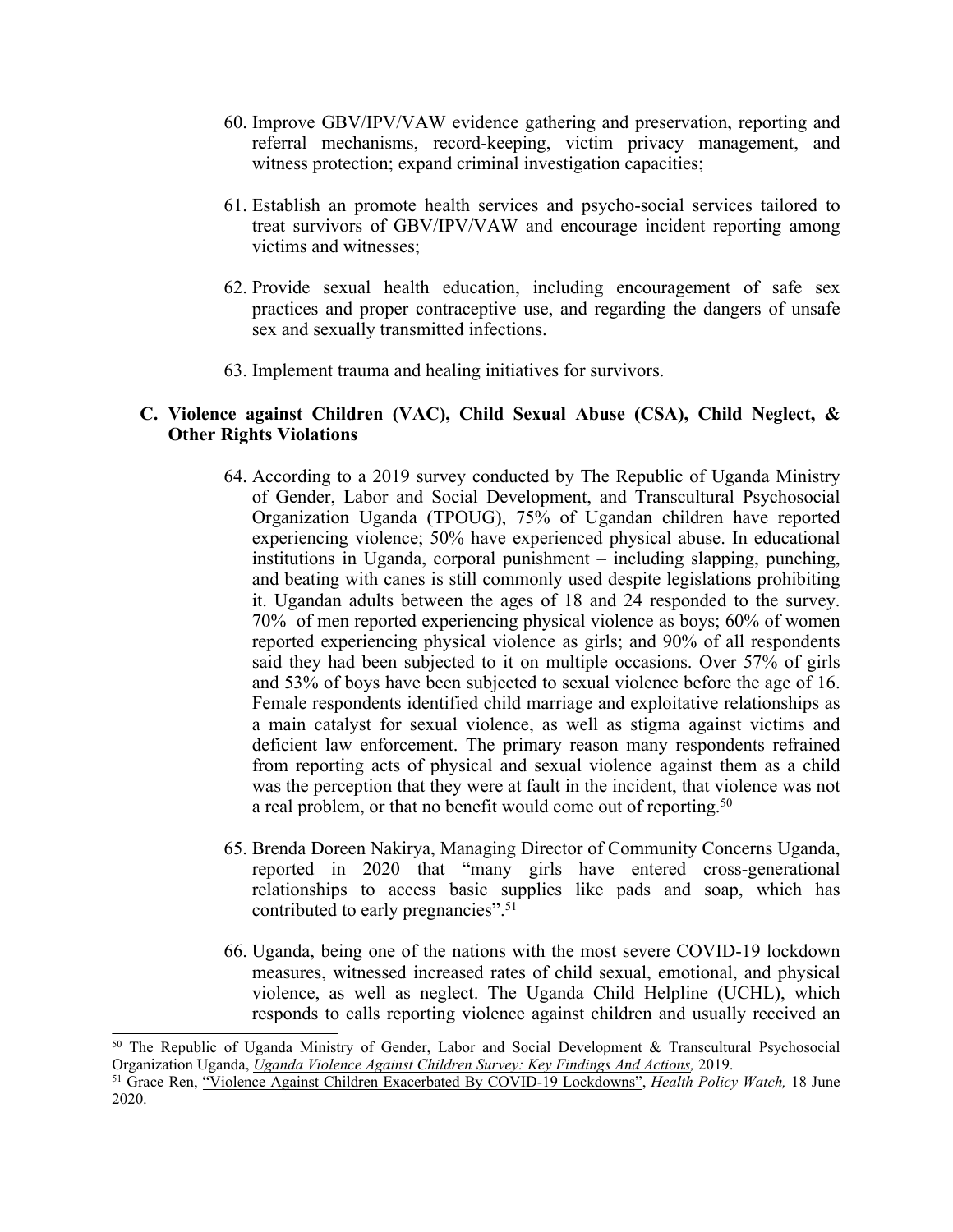average of 100 daily calls pre-pandemic, reported receiving approximately 1,369 calls <sup>a</sup> day within 16 days in April 2020. Between 10 and 26 April, UCHL received 21,904 reports. The majority of these reports of violence against children included neglect, physical abuse, and even two cases of homicide, with the main determinants being the guardian'<sup>s</sup> increased stressinduced aggression. 52

- 67. 82% of Uganda'<sup>s</sup> refugee population is comprised of women and children; 56% of Uganda'<sup>s</sup> host population are children below the age of 18. In the communities where refugees and civilians interact, children face both physical and structural violence. There is insufficient water, sanitation, and hygiene (WASH) services; health services are generally under-equipped to respond to child violence while maintaining patient privacy; and many children – both boys and girls – are forced to begin working while young in order to suppor<sup>t</sup> their families.<sup>53</sup>
- 68. Save the Children conducted <sup>a</sup> survey of 300 adults in Uganda in 2020, through which they found that one of the most exacerbated forms of exploitation of minors that occurred during the pandemic was child labor and child labor. Both of these forms of exploitation were generally caused by lack of and desperation for resources and "family gains". Child marriages in turn caused higher rates of underaged sexual activity, unplanned pregnancies, and sexually transmitted infections. Instances of child labor and child marriage were most frequently recorded in Karamoja, Wakiso, Rwenzori, and Northern Uganda. Save the Children compiled 116 incidents of violence against children (VAC) in one month. 54
- 69. In <sup>a</sup> 2019 study of child sexual abuse (CSA) in post-conflict regions of Northern Uganda – specifically the districts of Gulu, Kitgum, and Lira – respondents aged between 6 and 17 years of age reported <sup>a</sup> few major factors that contribute to CSA: insufficient parental care creates <sup>a</sup> gap in the protection of children from sexual exploitation; perpetrators' use of incentives (i.e., financial assistance) to secure <sup>a</sup> victim; children being unattended and vulnerable at home and in public places; cultural norms that permit bedsharing among male and female family members, adults and children; patriarchal attitudes and sexual objectification of women and girls; alcohol abuse and aggression; etc. With regards to CSA intervention measures, children whose perpetrators were arrested or imprisoned were generally satisfied with the outcome of reporting the abuse; children whose perpetrators were not prosecuted reported feeling disappointed, fearful of reprisal, embarrassed by the incident, and more. 55

<sup>52</sup> Quraish Sserwanja, Joseph Kawuki, & Jean <sup>H</sup> Kim, "Increased child abuse in Uganda amidst [COVID-19](https://onlinelibrary.wiley.com/doi/full/10.1111/jpc.15289) [pandemic](https://onlinelibrary.wiley.com/doi/full/10.1111/jpc.15289)", *Journal of Paediatrics and Child Health, Volume 57*(2), 9 December 2020.

<sup>53</sup> World Bank, *Protecting and [Supporting](https://reliefweb.int/report/uganda/protecting-and-supporting-children-violence-uganda-s-refugee-hosting-areas) Children from Violence in Uganda'<sup>s</sup> Refugee Hostin Areas,* 10 June 2020.

<sup>54</sup> Save the Children, *Save the Children Protection [Assessment](https://resourcecentre.savethechildren.net/node/17885/pdf/Save%20the%20Children%20Child%20Protection%20Survey%20Report%20-%20June%202020%20Final_web.pdf) on the Impact of COVID-19 in Uganda,* June 2020.

<sup>&</sup>lt;sup>55</sup> Anicent Nyangoma, Florence Ebila, & Julius Omona, "Child Sexual Abuse and [Situational](https://www.researchgate.net/profile/Anicent-Nyangoma/publication/335848684_Child_Sexual_Abuse_and_Situational_Context_Children) Context: Children's [Experiences](https://www.researchgate.net/profile/Anicent-Nyangoma/publication/335848684_Child_Sexual_Abuse_and_Situational_Context_Children) in Post-Conflict Northern Uganda", *Journal of Child Sexual Abuse,* September 2019.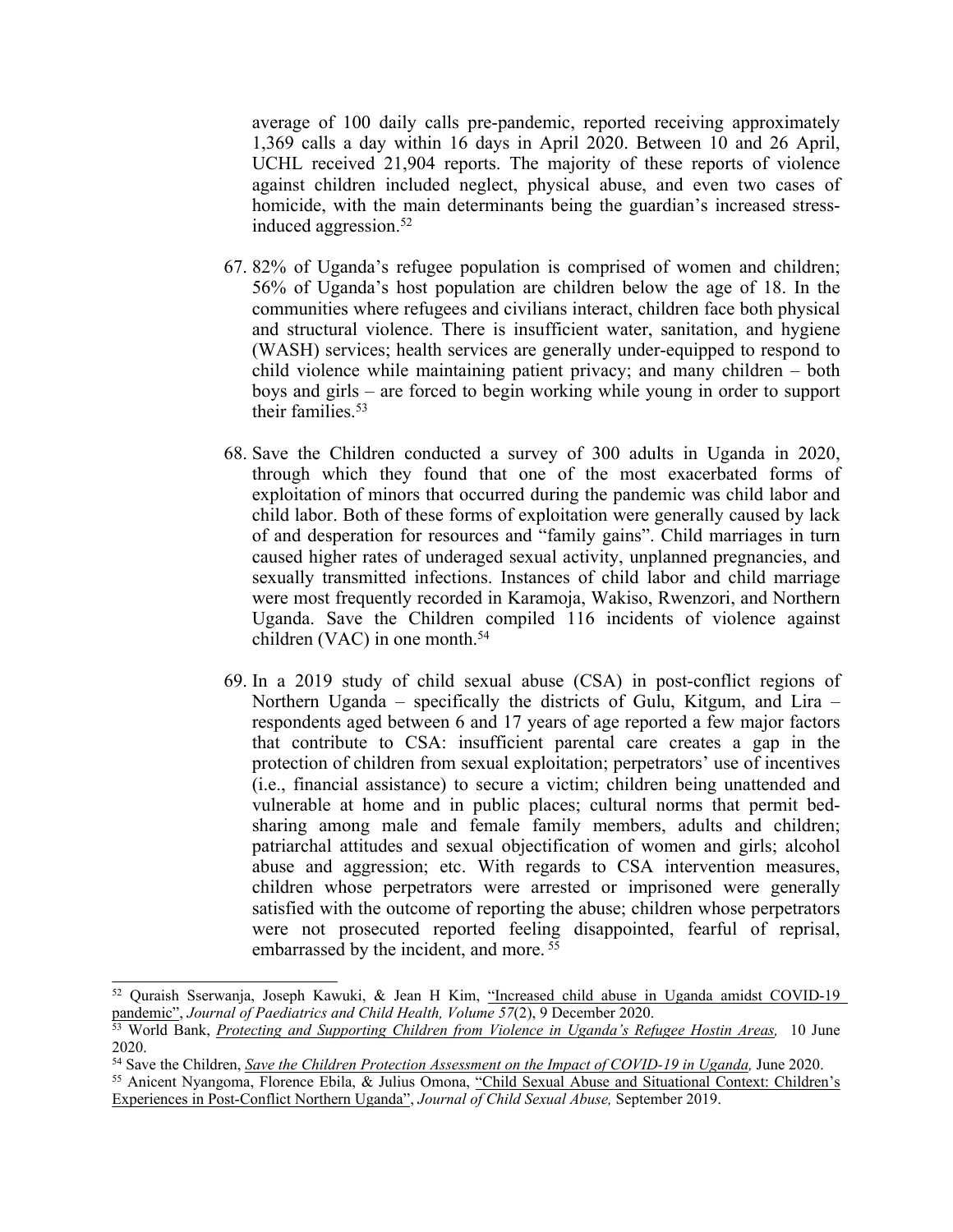- 70. The 2019 repor<sup>t</sup> of the African Network for the Prevention and Protection against Child Abuse and Neglect (ANPPCAN) found that in Uganda, the most common forms of child'<sup>s</sup> rights violations (ranked from most frequently recorded to least frequently recorded between January and December 2019) include: child neglect and abandonment (916 incidents, 42% of total) ; sexual abuse (228 incidents, 10.5% of total); followed by physical abuse (174 incidents; 8% of total). Other forms of child'<sup>s</sup> rights violations (i.e., emotional abuse, murder, and property rights violations) were less common. 56
- 71. In 2020, Al Jazeera visited with the families of disabled children in Uganda to learn of their experiences. In Uganda, disability is mistakenly believed to be caused by sinful actions and possession; many disabled individuals are treated as if they are not human at all. One mother reported that she is "just waiting for this child to die." Another mother of <sup>a</sup> young disabled girl who has sicklecell disease, epilepsy, autism, partial deafness, and partial blindness feels stress that she sometimes must leave her vulnerable daughter alone in order for her to go to work and earn money for her family. Midwife Ruth Nakimera has to be careful when informing parents that their newborn is disabled or has <sup>a</sup> birth defect, because they often react negatively; her grandmother, also <sup>a</sup> midwife, once had <sup>a</sup> patient who wanted her newborn baby killed because they had <sup>a</sup> cleft lip. Some interviewed parents of disabled children reported being told by their neighbors to poison, murder, withhold medicine, or abandon their children. Healthcare worker Jimmy Aner witnessed one woman throwing her lame child into <sup>a</sup> river. Mother Agnes Nangobi have heard relatives call her developmentally disabled son <sup>a</sup> snake. 57
- 72. In June 2021, the BBC published <sup>a</sup> video of <sup>a</sup> 9-year-old Ugandan girl who began working when her school closed down in March 2020 due to the COVID lockdown. In place of her education, she instead helps her mother mine for gold every day, though she says "I want to go back to school when school reopens, so that I can learn". The video shows the young girl engaging in strenuous work, including carrying heavy water containers, walking long distances in extreme heat, all hoping to uncover gold; on they days when the family does not find any, they are unable to eat <sup>a</sup> meal. 58

### **Recommendation(s)**

We urge the Republic of Uganda to:

73. Prosecute all perpetrators of child marriage, child labor, intentional child neglect, corporal punishment, and sexual violence against children;

<sup>56</sup> African Network for the Prevention and Protection against Child Abuse and Neglect (ANPPCAN), *Child [Abuse](http://www.anppcan.org/wp-content/uploads/2020/03/ANPPCAN-Stuational-Analysis-of-Child-Abuse-Neglect-in-Uganda-2019.pdf) and Neglect Situation [Analysis](http://www.anppcan.org/wp-content/uploads/2020/03/ANPPCAN-Stuational-Analysis-of-Child-Abuse-Neglect-in-Uganda-2019.pdf) Report 2019: Uganda Chapter,* 27 January 2020.

<sup>&</sup>lt;sup>57</sup> Al Jazeera, "It takes a village to kill a child': [Uganda](https://interactive.aljazeera.com/aje/2020/uganda-hidden-children/index.html)'s hidden children", 2020.

<sup>58</sup> BBC News, "Child labour in [Uganda:](https://www.bbc.com/news/av/world-africa-57600657) The hidden costs of Covid", 25 June 2021.